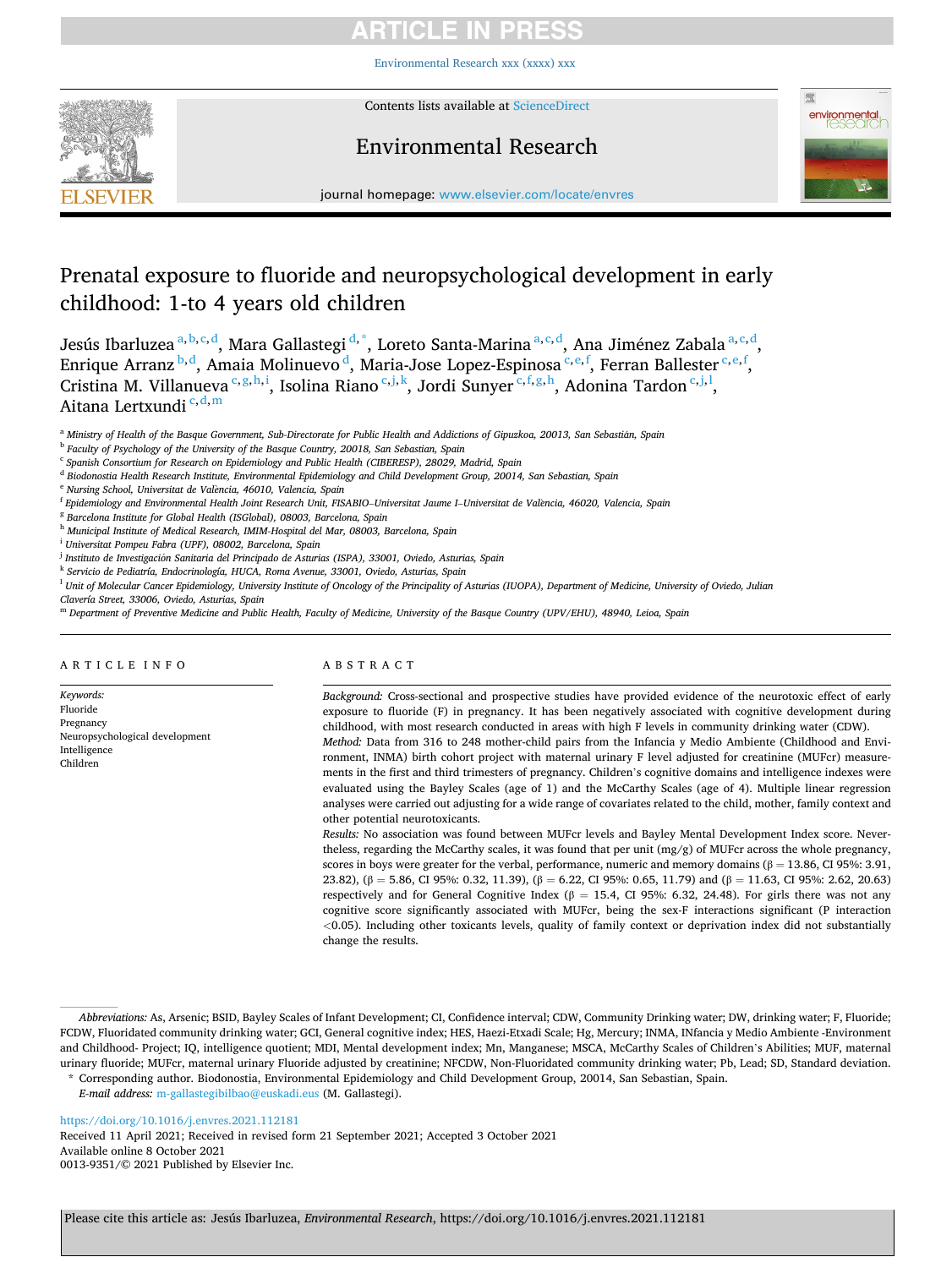*Conclusions:* In boys, positive associations were observed between MUFcr and scores in cognitive domains at the age of 4. These findings are inconsistent with those from some previous studies and indicate the need for other population-based studies to confirm or overturn these results at low levels of F in CDW.

### **1. Introduction**

Fluoride (F<sup>−</sup> ), the ionic form of the chemical element fluorine, is found in soil, air and water, especially in waters containing elements like sodium, potassium or chlorine that solubilize fluorine-bearing minerals, such as fluorite [\(Mondal et al., 2016\)](#page-9-0). It is also intentionally added to toothpaste, salt, milk or drinking water in some areas where natural F content is low, as a public health measure for the prevention of dental caries. The addition of F to drinking water has been considered among the top-ten public health achievements of the 20th century, as it considerably decreased caries in children, especially those from a low social class ([Jones et al., 2005;](#page-9-0) [Khan et al., 2015\)](#page-9-0). Nonetheless, given that oral hygiene has improved in the general population since the adoption of this measure, the decision to maintain community water fluoridation is controversial among public health practitioners, because of the possible health implications of high doses. Indeed, high F doses can induce dental or skeletal fluorosis [\(Bronckers et al., 2009; Indermitte](#page-8-0)  [et al., 2009;](#page-8-0) [Liteplo, 2002\)](#page-9-0). Other effects, such as a potential impact on neurodevelopment, need to be further investigated, especially in child populations. To date, animal models inform about moderate and small behavioral and developmental (learning and memory) effects [\(U.S.](#page-9-0)  [National Toxicology Program, 2016](#page-9-0)).

Maternal F exposure during pregnancy may be relevant for children's future neurodevelopment, given that the F can cross the placenta and penetrate the fetal blood-brain barrier [\(ASTDR \(Agency for Toxic Sub](#page-8-0)[stances and Disease Registry\), 2003;](#page-8-0) Goasdoué et al., 2017), and then accumulate in cerebral tissues ([Khan et al., 2015; Razdan et al., 2017](#page-9-0)). It is important to note that structural and functional changes in the central nervous system, specifically in the fetal period and during the first years of life, may lead to cognitive impairments [\(Choi et al., 2015\)](#page-8-0). Most epidemiologic studies assessing neurodevelopmental effects have been ecological and cross-sectional and have estimated F exposure by measuring F concentration in drinking water and assessing water consumption habits rather than measuring F in individuals [\(Aravind et al.,](#page-8-0)  [2016;](#page-8-0) [Choi et al., 2012;](#page-8-0) [Grandjean, 2019](#page-8-0); [Khan et al., 2015](#page-9-0); [Razdan](#page-9-0)  [et al., 2017](#page-9-0); [Sebastian and Sunitha, 2015\)](#page-9-0). The majority of these studies have been conducted in endemic areas, where a high F content in water (0.9–11.0 mg/L) occurs naturally, such as in Mexico, India, Iran and China. Systematic reviews conducted by [Choi et al. \(2012\)](#page-8-0) and [Grand](#page-8-0)[jean \(2019\)](#page-8-0) concluded that the available research data points towards a possible adverse effect of high F exposure on children's neurodevelopment. Nonetheless, given that most of the studies available are based on intake of high vs low F in water, there is a clear need to carry out studies in non-endemic areas, for example, to obtain information about the safety of community water fluoridation. The range of F levels recommended in public drinking water by the World Health Organization is: 0.7–1.2 mg/L (2004). Further, many of the aforementioned cross-sectional studies show no or poor control of potential confounders in the statistical analyses performed.

New approaches, employing a prospective design, using mother and child cohorts, and individual biological measurements of F, provide data on early exposure during pregnancy, relevant to critical-phases of neurodevelopment and information of a wide range of variables of interest. A Mexican birth cohort recruiting pregnant women in Jalisco, an area with endemic hydrofluorosis (2.6–3.7 mg/L), found a negative association between cognitive development and maternal urinary fluoride (MUF) in samples collected during the three trimesters of pregnancy in children from 3 to 15 months of age (Valdez-Jiménez et al., 2017). A second study also from Mexico (Mexico City) in which F levels in community drinking water (CDW) were lower than in the former study

(0.15–1.38 mg/L), but where the general population was also exposed to fluoridated salt, also showed an inverse association with cognitive function at 6 and 6–12 years of age ([Bashash et al., 2017\)](#page-8-0). A third longitudinal study included mother-child pairs living in communities supplied with fluoridated water and others supplied with non-fluoridated water in six cities across Canada. In this case and in contrast to the Mexican studies, the inverse association was observed in boys but not in girls [\(Green et al., 2019](#page-8-0)). On the contrary, a recent Swedish retrospective cohort study did not found a negative association between F levels and cognitive ability measured at 18–20 years old men, from the national military conscription [\(Aggeborn and Oehman, 2021](#page-8-0)). Similarly, a New Zealand study, based on a birth cohort followed until the age of 38 years, neither found significant association in IQ related to water fluoridation levels [\(Broadbent et al., 2015](#page-8-0)).

Other factors potentially influencing neuropsychological development are the co-exposure to pollutants (from water or other environmental sources) with neurotoxic effects during pregnancy. Specifically, sex-dependent adverse effects on neuropsychological outcomes related to early environmental exposure have been reported for other environmental neurotoxicants [\(Gochfeld, 2017](#page-8-0); [Evans et al., 2014](#page-8-0): [Lertxundi](#page-9-0)  [et al., 2019](#page-9-0)) but are not routinely explored. Animal, ecological and cross-sectional studies have provided some evidence for an earlier and latter sexual maturation in females and males respectively related to F exposure ([NRC , 2006;](#page-9-0) [Liu et al., 2019](#page-9-0)). Besides, there is a paucity of information about sex-dependent neurocognitive effects which is inconsistent and mostly limited to ecological studies. Co-exposure to F and other toxic metalloids and metals from the same or different sources have recently been considered. For instance, co-exposure to F and arsenic (As) in water has generated great interest in recent epidemiological research, although exposure to other co-pollutants such as lead (Pb) and mercury (Hg) has also been explored ([Bashash et al., 2017](#page-8-0); [Green et al., 2019](#page-8-0)).

A true negative fluoride-neurodevelopment association in children would have major health implications not only in endemic areas but also in areas with community water fluoridation. Therefore, the aim of this study was to assess the association between maternal F exposure during pregnancy and neurodevelopmental outcomes in 1- and 4-year-old children in the INMA-Gipuzkoa cohort (from the Spanish for Environment and Childhood: *INfancia y Medio Ambiente*).

### **2. Methods**

### *2.1. Study population*

This study draws on data from a mother and child birth cohort established in Gipuzkoa, Spain [\(Guxens et al., 2012\)](#page-8-0). It should be noted that, among the different subcohorts of the INMA project, only Gipuzkoa had an active community fluoridated drinking water (CFDW) program in place across drinking water treatment plants serving more than 30, 000 inhabitants. In the distribution systems with less than 30,000 inhabitants community drinking water was not fluoridated. The recruitment of mother-child pairs took place during the first antenatal visit to the gynecologist in the public referral hospital. Participating mothers received antenatal follow-up towards the end of the first trimester or early in the second trimester (mean  $\pm$  standard deviation) (13.9  $\pm$  1.5 weeks) and towards the end of the third trimester (32.8  $\pm$  2.6 weeks). The inclusion criteria were: maternal age  $\geq 16$  years old, singleton pregnancy, recruitment during the first trimester of pregnancy, pregnancy achieved without assisted reproduction techniques, planned birth in the referral hospital and no communication problems in Spanish or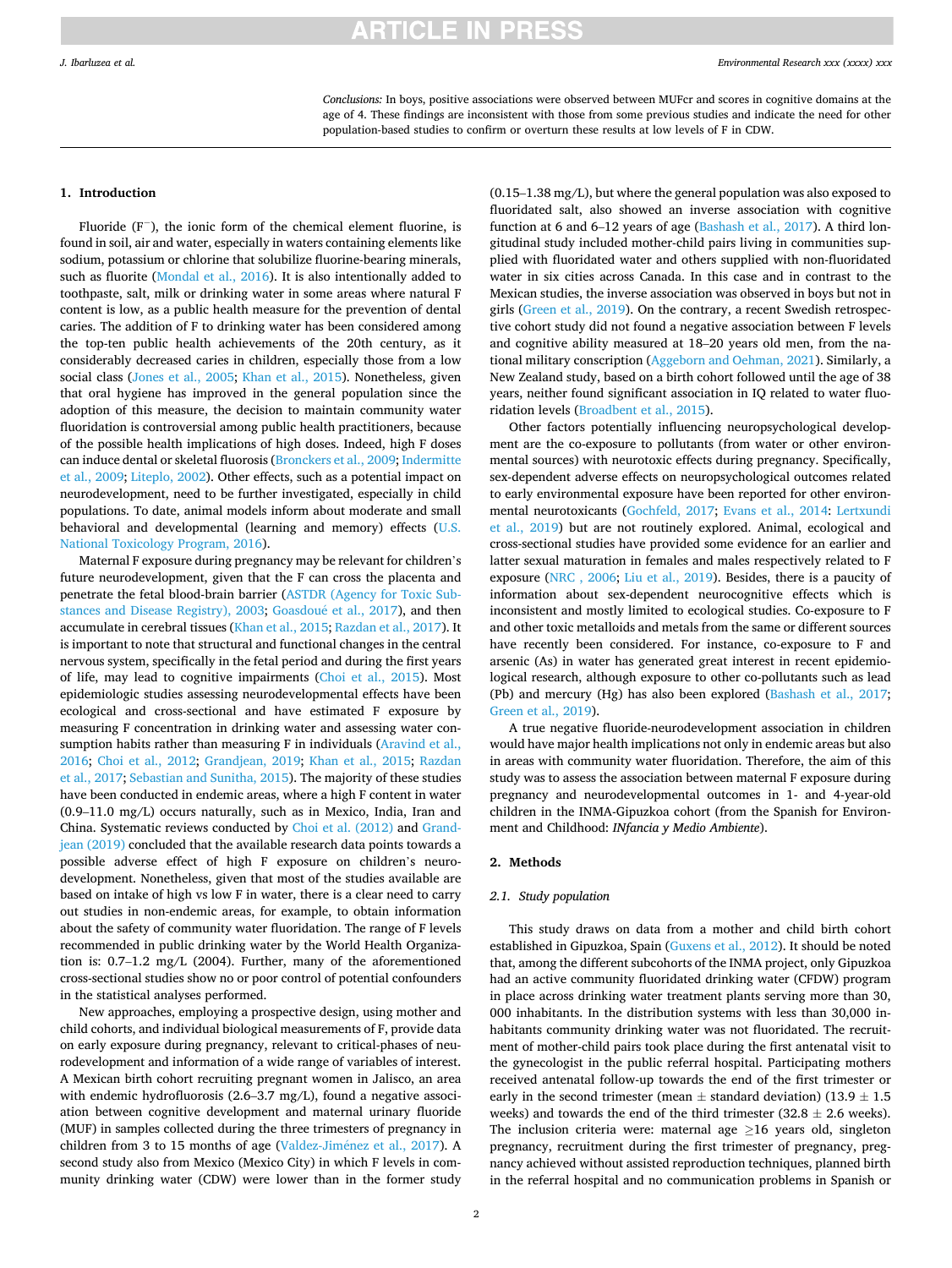### <span id="page-2-0"></span>*J. Ibarluzea et al.*

Basque ([Guxens et al., 2012\)](#page-8-0). In total, 638 pregnant women met the inclusion criteria and agreed to be enrolled in the INMA study. Of the 612 children born, 483 (78.9%) underwent neuropsychological testing at the age of 1 and 379 (61.9%) at the age of 4.

Participants were required to meet the following criteria: 1) children with data on neuropsychological assessment at 1 year of age, 2) children with data on neuropsychological assessment at 4 years of age provided they also had data on this assessment at 1 year of age (criterion 1), and 3) mothers with data on maternal urinary F level adjusted for creatinine (MUFcr) at the first and third trimesters of pregnancy. Additional analyses were also performed including, besides the former women, those with an impaired MUFcr sample.

MUFcr was analyzed in all the mothers with urine samples available. In total, there were 393 maternal samples with data on MUFcr levels for both trimesters. 316 and 248 mother-child pairs had complete information on respectively MUFcr for both trimesters and neuropsychological outcomes at 1 and 4 years of age. Fig. 1 shows the flowchart. All participating mothers gave written informed consent for themselves and on behalf of their children after the Ethics Committee of Donostia Hospital (Gipuzkoa) approved the protocol.

### *2.2. Fluoride in drinking water and type of drinking water consumed*

Data on drinking water source (tap or bottled) and the amount of water consumed was obtained through food and drink questionnaires ([Vioque et al., 2013\)](#page-9-0), administered in the first and third trimesters of pregnancy. These questionnaires collected data about the brand of bottled water (BW) consumed but not its quantity, and hence, neither the amount of water nor the amount of F intake could be calculated for women who consumed BW. The CFDW and community non-fluoridated drinking water systems (CNFDW) supplied, during pregnancy, water with F levels of  $0.81 \pm 0.15$  mg/L (mean  $\pm$  standard deviation) vs  $< 0.1$ mg/L. The study area covers the regions of Goierri and Urola in the province of Gipuzkoa (Basque Country) and had a population of 89,000 inhabitants distributed in 25 municipalities, with a population ranging from 127 to 13,900 inhabitants. In 18 municipalities the distributed drinking water comes from 3 conventional treatment plants (pretreatment, coagulation, sedimentation, filtration and disinfection) that also included fluoridation in 2 of them. The remaining 7 municipalities were supplied with water treated with filtration and disinfection. Three reservoirs were the source of raw water for the 3 conventional treatment plants; spring water for the rest 7 villages or small towns. In all, 15 municipalities are supplied with CFDW (62% of the population) and 10 with CNFDW (38%). Raw and treated water quality is soft and in low in minerals in all the municipalities ([Gobierno, 2020](#page-8-0)). From the food and drink questionnaires administered during pregnancy, we identified the ten most consumed BW brands and then ascertained that F levels in these brands ranged from 0.07 to 0.48 mg/L.

Among the 316 pregnant women with information on MUFcr, whose children underwent neuropsychological testing at the age of 1, 36.7% consumed CFDW, 37.3% CNFDW and 24.4% BW. Among the 248 pregnant women with information on MUFcr, whose children underwent neuropsychological testing at age 4, 35.5% consumed FDW, 38.3% NFDW and 24.2% BW [\(Table 1\)](#page-3-0). The percentage of pregnant women that used BW for cooking was extremely low (1.1%).

### *2.3. Biomarker of F exposure*

F measured in maternal urine spot samples was used as biomarker of prenatal exposure. F in urine has been considered a good biomarker for F levels as excretion is in equilibrium with F intake ([Aylward et al., 2015](#page-8-0); [Bashash et al., 2017](#page-8-0)). Maternal urine samples from the first and third trimesters were aliquoted and stored in 10-mL glass vials at − 20 ◦C. The analyses were carried out in the Laboratory of the Institute of Agrochemistry and Food Technology (IATA-CSIC) in Valencia. The concentration of F in urine samples was quantified by potentiometry using an ion-selective electrode (DX219-F, Mettler Toledo). Total ionic strength adjustment buffer (TISAB) II was used to adjust the pH and ionic strength of the urine samples. This solution was prepared from 58 mg/mL of NaCl (Panreac), 10 mg/mL of trans-1,2-diaminocyclohexane-N,N,N′ ,N'-tetraacetic acid monohydrate (DCTA, Fluka) and 57 μL/mL of glacial acetic acid (Panreac). The TISAB II pH was adjusted to between 4.8 and 5.2 with a 7% (w/v) solution of NaOH (Prolabo). TISAB II was added at a final concentration of  $20\%$  (v/v). The quantification was performed with an F calibration curve (0.010–10 mg/L) prepared from NaF (1000 mg/L as F, Panreac) in 20% ( $v/v$ ) TISAB II. Quality



**Fig. 1.** Flowchart showing mother-child pairs included in the analyses described in this paper.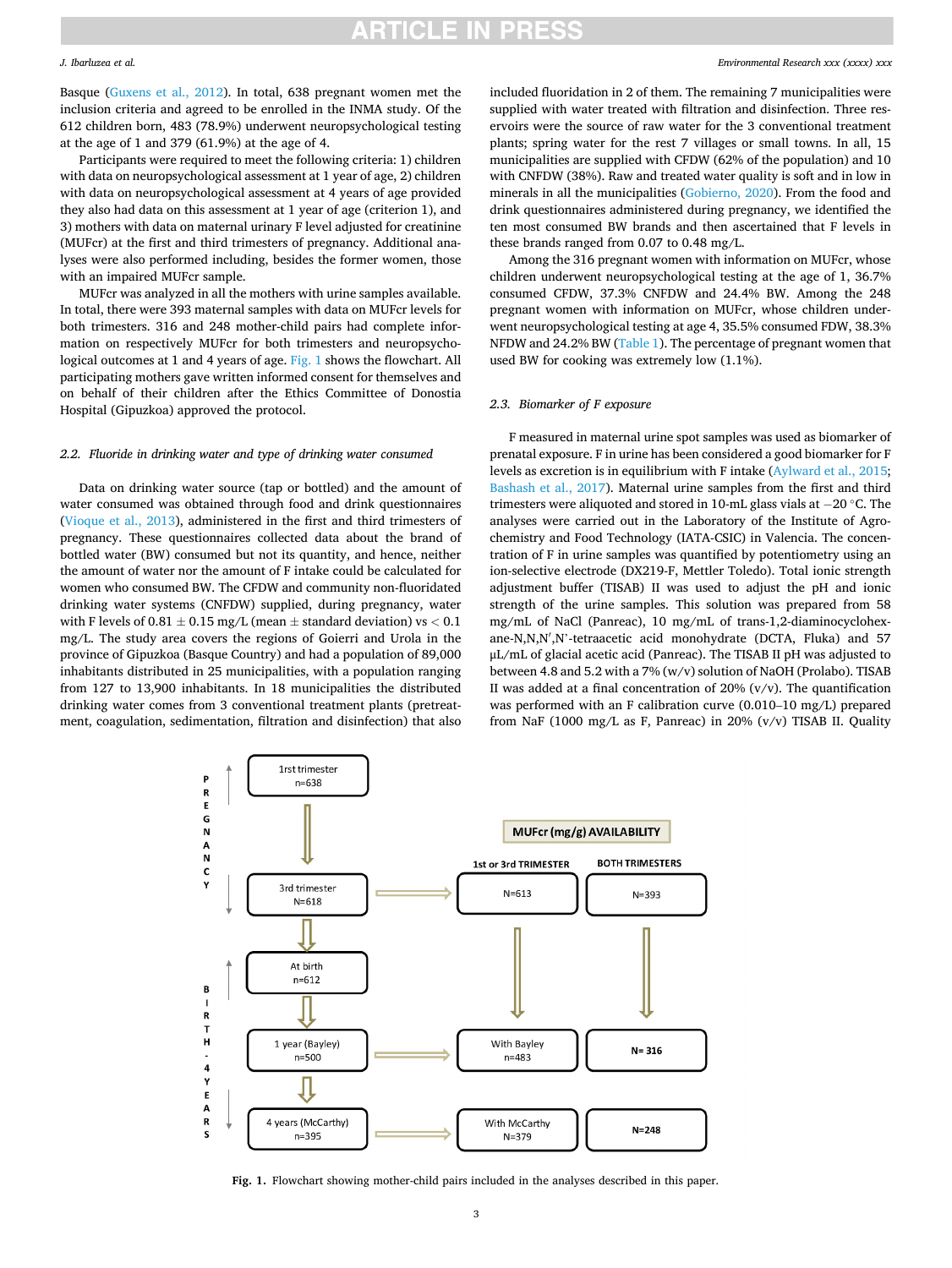# NCI E IN PRE

### <span id="page-3-0"></span>*J. Ibarluzea et al.*

#### **Table 1**

Characteristics of the study sample.

| N $(\%)$ /mean $\text{(sd)}^*$                                                          | Bayley                   | McCarthy                 |  |
|-----------------------------------------------------------------------------------------|--------------------------|--------------------------|--|
|                                                                                         | $N = 316$                | $N = 248$                |  |
| Mother                                                                                  |                          |                          |  |
| Maternal age                                                                            | 31.2 (3.4)               | 31.5 (3.4)               |  |
| BMI                                                                                     | 22.9 (3.3)               | 22.8 (3.4)               |  |
| <b>Educational level</b>                                                                |                          |                          |  |
| Primary or without education                                                            | 39 (12.3%)               | 33 (13.3%)               |  |
| Secondary                                                                               | 112 (35.4%)              | 89 (35.9%)               |  |
| University                                                                              | 164 (51.9%)              | 126 (50.8%)              |  |
| Missing                                                                                 | 1 (0.3%)                 |                          |  |
| Social class                                                                            |                          |                          |  |
| No manual                                                                               | 177 (56.0%)              | 147 (59.3%)              |  |
| Manual<br>MEDEA Index of deprivation (4 years)**                                        | 139 (44.0%)              | 101 (40.7%)              |  |
| 1 Very low                                                                              | 22 (7.0%)                | 19 (7.7%)                |  |
| 2 Low                                                                                   | 100 (31.6%)              | 78 (31.4%)               |  |
| 3 Moderate                                                                              | 117 (37.0%)              | 85 (34.3%)               |  |
| 4 High                                                                                  | 57 (18.0%)               | 52 (21.0%)               |  |
| 5 Very high                                                                             | 20 (6.3%)                | 14 (5.6%)                |  |
| Maternal IQ                                                                             | 9.90(2.8)                | 9.91 (2.7)               |  |
| Smoking in pregnancy                                                                    |                          |                          |  |
| No                                                                                      | 252 (79.7%)              | 199 (80.2%)              |  |
| Yes                                                                                     | 61 (19.3%)               | 45 (18.1%)               |  |
| Missing                                                                                 | $3(1.0\%)$               | 4 (1.6%)                 |  |
| Zone                                                                                    |                          |                          |  |
| Non fluoridated zone                                                                    | 153 (48.4%)              | 123 (49.6%)              |  |
| <b>Fluoridated</b> zone                                                                 | 160 (50.6%)              | 124 (50.0%)              |  |
| Missing                                                                                 | $3(1.0\%)$               | $1(0.4\%)$               |  |
| Type of drinking water                                                                  | 116 (36.7%)              |                          |  |
| Community fluoridated drinking water (CFDW)<br>Community not fluoridated drinking water | 118 (37.3%)              | 88 (35.5%)<br>95 (38.3%) |  |
| (CNFDW)                                                                                 |                          |                          |  |
| Bottled water                                                                           | 77 (24.4%)               | 60 (24.2%)               |  |
| Missing                                                                                 | 5(1.6%)                  | $5(2.0\%)$               |  |
| Parity                                                                                  |                          |                          |  |
| 0                                                                                       | 186 (58.9%)              | 146 (58.9%)              |  |
| >0                                                                                      | 130 (41.1%)              | 102 (41.1%)              |  |
| Missing                                                                                 |                          |                          |  |
| Child                                                                                   |                          |                          |  |
| Order between brothers/sisters                                                          |                          |                          |  |
| Not first                                                                               | 129 (40.8%)              | 100 (40.3%)              |  |
| First                                                                                   | 187 (59.2%)              | 148 (59.7%)              |  |
| Missing                                                                                 |                          |                          |  |
| Sex                                                                                     |                          |                          |  |
| Female                                                                                  | 170 (53.8%)              | 123 (49.6%)              |  |
| Male                                                                                    | 146 (46.2%)              | 125 (50.4%)              |  |
| Nursery 1 year                                                                          |                          |                          |  |
| No                                                                                      | 159 (50.3%)              | 123 (49.6%)              |  |
| Yes                                                                                     | 139 (44.0%)<br>18 (5.7%) | 113 (45.6%)              |  |
| Missing                                                                                 |                          | 12 (4.8%)                |  |
| Preterm<br>No                                                                           |                          |                          |  |
| Yes                                                                                     | 305 (96.5%)<br>8 (2.5%)  | 240 (96.8%)<br>6 (2.4%)  |  |
| Missing                                                                                 | 3 (1.0%)                 | $2(0.8\%)$               |  |
| Small for gestational age                                                               |                          |                          |  |
| No                                                                                      | 288 (91.1%)              | 222 (89.5%)              |  |
| Yes                                                                                     | 24 (7.6%)                | 22 (8.9%)                |  |
| Missing                                                                                 | 4(1.3%)                  | $4(1.6\%)$               |  |
| Breastfeeding weeks                                                                     | 29.2                     | 28.5                     |  |
|                                                                                         | $(19.9\%)$               | (19.8%)                  |  |

\*Number (N) of subjects and the proportion in each category have been used for categorical variables and mean and standard deviation (sd) for continuous variables. \*\*Deprivation index: MEDEA project.

control was carried out by analyzing a urine reference sample (Medisafe® Metalle U, LGC Standards) with a certified F concentration (assigned value: 10 mg/L; confidence interval: 7.6–12.4 mg/L). The limit of quantification (LOQ), calculated as 10 times the standard deviation of the F concentration in 20 blanks, was found to be 0.0052 mg/L. MUF levels were adjusted for creatinine and reported as F mg/g creatinine (MUFcr). Urinary creatinine was determined at the Normative Public Health Laboratory of Bilbao, Basque Country, by the Jaffé

method (compensated kinetic with target measurement), with Roche reagents, in a Hitachi 911 auto-analyzer.

### *2.4. Child neurodevelopment evaluation*

The neuropsychological development of the children was assessed at 14.6  $\pm$  0.8 months and 4.4  $\pm$  0.1 years (mean  $\pm$  SD) using the Bayley Scales of Infant Development (BSID) ([Bayley, 1977\)](#page-8-0) and a standardized version of the McCarthy Scales of Children's Abilities (MSCA) adapted to the Spanish population ([McCarthy, 2009](#page-9-0)) respectively.

The Bayley Mental Development Index (MDI) consists of 163 items that assesses cognitive development and communication skills by evaluating skills such as performance abilities, memory, and early verbal communication. All testing was carried out in local health centers in the presence of the mother, father or another caregiver by specially trained neuropsychologists who were blinded to the child's F exposure status. To limit inter-observer variability, we applied a strict protocol, including training sessions in which inter-observer differences were discussed ([Guxens et al., 2012](#page-8-0)). The scores according to the age were standardized to a mean of 100 points with a standard deviation of 15 points. Higher scores indicated better general cognitive development.

The MSCA were designed to evaluate children's general intellectual abilities and their strengths and weaknesses. They comprise 18 subtests that yield standardized test scores for 6 scales. The verbal scale refers to cognitive tasks related to the processing of verbal information; the performance scale refers to cognitive tasks related to perceptual information processing, including manual skills; the quantitative scale assesses quantitative abilities; the global memory scale considers shortterm retention of information (verbal, visual or quantitative), and the General Cognitive Index (GCI) calculated using the first three scales ([McCarthy, 2009](#page-9-0)). Lastly, there is a motor scale, but this was not included in the study. Raw MSCA scores were normalized to a mean of 100 (SD 15), higher scores indicating better neuropsychological abilities.

### *2.5. Covariates*

Data on maternal sociodemographic characteristics were gathered using questionnaires completed during the first and third trimester of pregnancy. These included: age of the mother, maternal social class (based on occupation, derived from the longest-held occupation reported during pregnancy or for mothers not working during their pregnancy, their most recent occupation, regrouped into two categories: non-manual workers  $[I + II + III]$  for managers, technicians, associate professionals and other non-manual workers], and manual workers [IV  $+$  V for skilled, semi-skilled and unskilled manual workers] [\(Domi](#page-8-0)[ngo-Salvany et al., 2013\)](#page-8-0)), educational level (secondary or less, university), country of birth (Spain, another country), body mass index (BMI), parity  $(0, >1)$ , smoking during pregnancy (yes, no, reported at the at first and third trimesters of pregnancy), alcohol consumption (no or occasional, more than occasional), diet (drinking water sources -tap or brands of bottled water-, and the amount of water consumed only from the tap was estimated through a food and drink questionnaire ([Vioque et al., 2013](#page-9-0)) and duration (weeks) of breastfeeding. Furthermore, when the child reached around 15 months of age, maternal scores on the Similarities subtest of the Wechsler Adult Intelligence-Third Edition (WAIS-III) ([Wechsler and Kaufman, 2001](#page-9-0)) were assessed as a proxy for maternal IQ, given that this subtest has been shown to be a good predictor of global IQ ([Wechsler, 1997](#page-9-0)). In order to control the possible confounding effects of the socioeconomic level, in addition to the social class of the mother, the deprivation index at the census section level was used ([Dominguez-Berjon et al., 2008](#page-8-0)) in the sensitivity analysis.

In addition, we collected data on characteristics of the children: sex, birth order, whether they were premature (born before 37 weeks of pregnancy) [\(World Health Organization \(WHO\), 2015\)](#page-9-0), whether they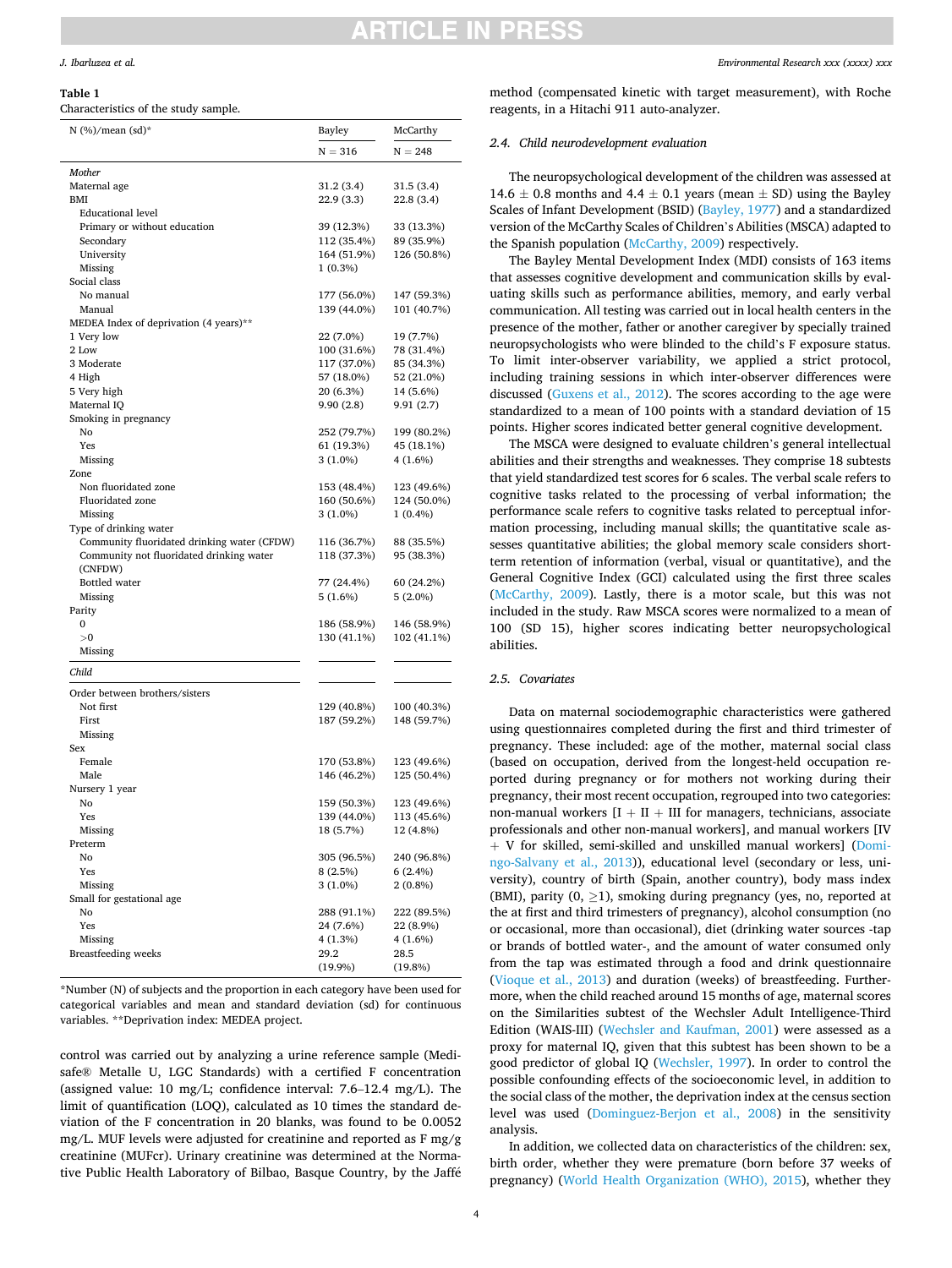### *J. Ibarluzea et al.*

were small for gestational age (birth weight below 10th percentile for gestational age and sex considering national reference values ([Carra](#page-8-0)[scosa et al., 2004\)](#page-8-0)) and whether they attended a kindergarten before 2 years of age. All questionnaires were administered face-to-face by trained interviewers.

Recent research provides empirical support for the view that the family context has a significant impact on children's cognitive development. Scores on the Haezi-Etxadi Scale (HES) ([Arranz et al., 2014](#page-8-0); [Barreto et al., 2017](#page-8-0)), assessing the influence of the quality of family context on children's cognitive development in early childhood, were available at the age of 4 year. This scale is based on the Home Observation for Measurement of the Environment Inventory ([Bradley, 2009](#page-8-0); [Caldwell and Bradley, 1984](#page-8-0)) and the developmental history interview proposed by [Pettit et al. \(1997\),](#page-9-0) but also incorporates new variables gathered by observational procedures.

Additional analyses included neurotoxic substances detected in maternal urine samples during pregnancy, such as total As (μg/g) and manganese (Mn,  $\mu$ g/g), both adjusted for creatinine, and Hg in umbilical cord blood (μg/l). Following the type of analyses carried out in previous cohort studies ([Bashash et al., 2017; Green et al., 2019\)](#page-8-0), we decided to include also Pb levels. In our case Pb had been measured in cord blood, although the levels of the samples with levels above the limit of quantification (2 μg/dl) were very low (5.9%). Iodine was also included in the main model due to, on the one hand, the association between urinary iodine (μg/g adjusted for creatinine) and cognitive scores in childhood ([Levie et al., 2019](#page-9-0)), and on the other, the potential effect of F, as an endocrine disruptor, on thyroid function ([NRC , 2006](#page-9-0); [Peckham et al.,](#page-9-0)  [2015\)](#page-9-0).

### *2.6. Data handling and statistical analysis*

The study sample was described in terms of the characteristics of mothers and children using percentages, means and 95% confidence intervals (CIs). Bivariate analyses of the mean MUFcr levels and Bayley and McCarthy scale scores by: 1) maternal characteristics (including sociodemographic, behavioral and reproductive) and habits (type of water consumed) and 2) child characteristics (including sex, breastfed, small for gestational age, and prematurity) and habits (nursery attendance), were analyzed by Student's t tests or one-way analysis of variance. Pearson correlations were calculated between urinary F levels and children's scores on each of the Bayley and McCarthy scales.

Based on this analysis, the variables with a p value below 0.2 were included in the multiple linear regression models, which were conducted for each of the Bayley and McCarthy cognitive scales, in order to explore the association of the F exposure during pregnancy on the performance of neuropsychological tests. In the multiple linear regression, the criterion for statistical significance was  $p < 0.05$ . Parameter estimates were expressed as regression coefficients and their 95% CIs associated with one-unit increase in MUFcr level. Residuals from each model had approximately normal distributions, and their Q-Q plots revealed no extreme outliers. Plots of residuals against fitted values did not suggest any assumption violations. Effect modification by sex was studied by including an interaction term in the regression model. For scales for which the interaction between sex and F was significant, results in the tables are presented separately for girls and boys. The association with GCI and the other cognitive scale scores appears to be linear across the range of MUFcr during pregnancy. GAM models are shown in Supplementary Fig. 1.

Further, analyses were performed including in the main regression model data available on the HES score and other pollutants that have been considered neurotoxic, namely, total As, Mn, Pb and Hg. Iodine, which is a bioelement essential for life, was also included. All statistical analyses were performed using R (version 3.6.1).

### **3. Results**

The characteristics of the mother-child pairs samples analyzed at the age of 1 (Bayley scales) and 4 (McCarthy scales) respectively [\(Table 1\)](#page-3-0) can be summarized as follows (only one figure is reported when both values in the consecutive follow ups are the same or very similar): the mean age of the mothers when they gave birth was 31 years old, had a BMI of 22.8 kg/m<sup>2</sup>, most of them were nulliparous (58.8%), half of them had a university degree (51.9% and 50.8%) and more than half came from a non-manual social class (56.0 and 59.2%). 19.3% and 18.1% of the pregnant women smoked at some time during pregnancy. In relation to the characteristics of the samples of children included in the analyses, at the 1- and 4-year follow-ups respectively, 53.8% and 49.6% were females, 2.5% and 2.4% were preterm and 7.6% and 8.9% were small for gestational age. Around 44% of the children started kindergarten before the first follow-up. The percentages of the different types of drinking water consumed in pregnancy are reported in Section [2.2.](#page-2-0) The differences between the study sample and all women that gave birth in the INMA-Gipuzkoa cohort are shown in Supplementary Table 1. In general, there were not significant differences in relation to mother's and child's characteristics with the exception of smoking during pregnancy. Among the participating mothers at any of the follow ups, the percentage of ever smoking in pregnancy was lower than among non-participating mothers.

MUFcr levels (mg F/g creatinine) for the whole pregnancy (mean of the two samples) varied according to the source of drinking water consumed (mean and 95% CI) in each data collection wave, being 0.91 (0.83, 0.99) in mothers drinking CFDW, 0.43 (0.39, 0.47) in those drinking CNFDW and  $0.62$  (0.56, 0.69) in those drinking BW ( $p = 0.04$ ) among the sample involved in the first wave of data collection (Bayley scales administered), and 0.89 (0.81, 0.98) in the mothers drinking CFDW, 0.41 (0.36, 0.45) in those drinking CNFDW and 0.63 (0.55, 0.71) in those drinking BW ( $p = 0.078$ ) among those involved in the second wave (McCarthy scales administered) (Supplementary Table 2). Mean MUFcr levels (mg F/g creatinine) also varied by trimester of pregnancy, levels being lower in the first trimester than the third at both waves: respectively 0.57 (0.52, 0.62) vs 0.74 (0.69, 0.79) among the first-wave sample (p *<* 0.001) and 0.55 (0.50, 0.60) vs 0.73 (0.67, 0.79) among the second-wave sample (p *<* 0.001). Levels of MUF, MUFcr, Mn, As, and iodine in urine, and of Hg and Pb in cord blood are described in Supplementary Table 3. Differences between those living in municipalities with fluoridated water vs those living in non-fluoridated municipalities were only seen for those variables related to F (participants living in fluoridated or not fluoridated zone, type of drinking water, MUF, and MUFcr), age of the mother (follow up at the age 4) and attending nursery (follow up at the age 1)". No differences in toxin levels between zones were observed (only whole pregnancy levels are shown) (Supplementary Table 4), including variables potentially related to neurodevelopment such as maternal education, social class or maternal IQ. There were no significant differences in MUFcr levels between women living in fluoridated and non-fluoridated municipalities according to categories of social class indexes (Supplementary Table 5).

While no significant association was observed between MUFcr levels and Bayley MDI scores, MUFcr (third trimester and whole pregnancy) was weakly (0.13  $\le$  r  $\le$  0.20) but significantly (p < 0.05) and positively correlated with all the McCarthy's cognitive domains scores (third trimester) and with all, except the verbal domain, for the whole pregnancy. Besides, Hg levels at birth were also associated with numeric and memory domains ( $r = 0.25$  and 0.15 respectively) and As (third trimester) with the numeric domain ( $r = 0.16$ ). Correlations between MUFcr with iodine, Mn and As in urine were low-to-moderate ( $r = 0.12$ ) and 0.30), but significant. Hg cord blood levels were not associated with MUFcr (Supplementary Table 6). Correlation analyzes between Pb and cognitive functions could not be done due to the small number of samples ( $\langle 7\%$ ) with lead levels  $\geq$  LOQ.

No association was found between MUFcr levels and Bayley MDI in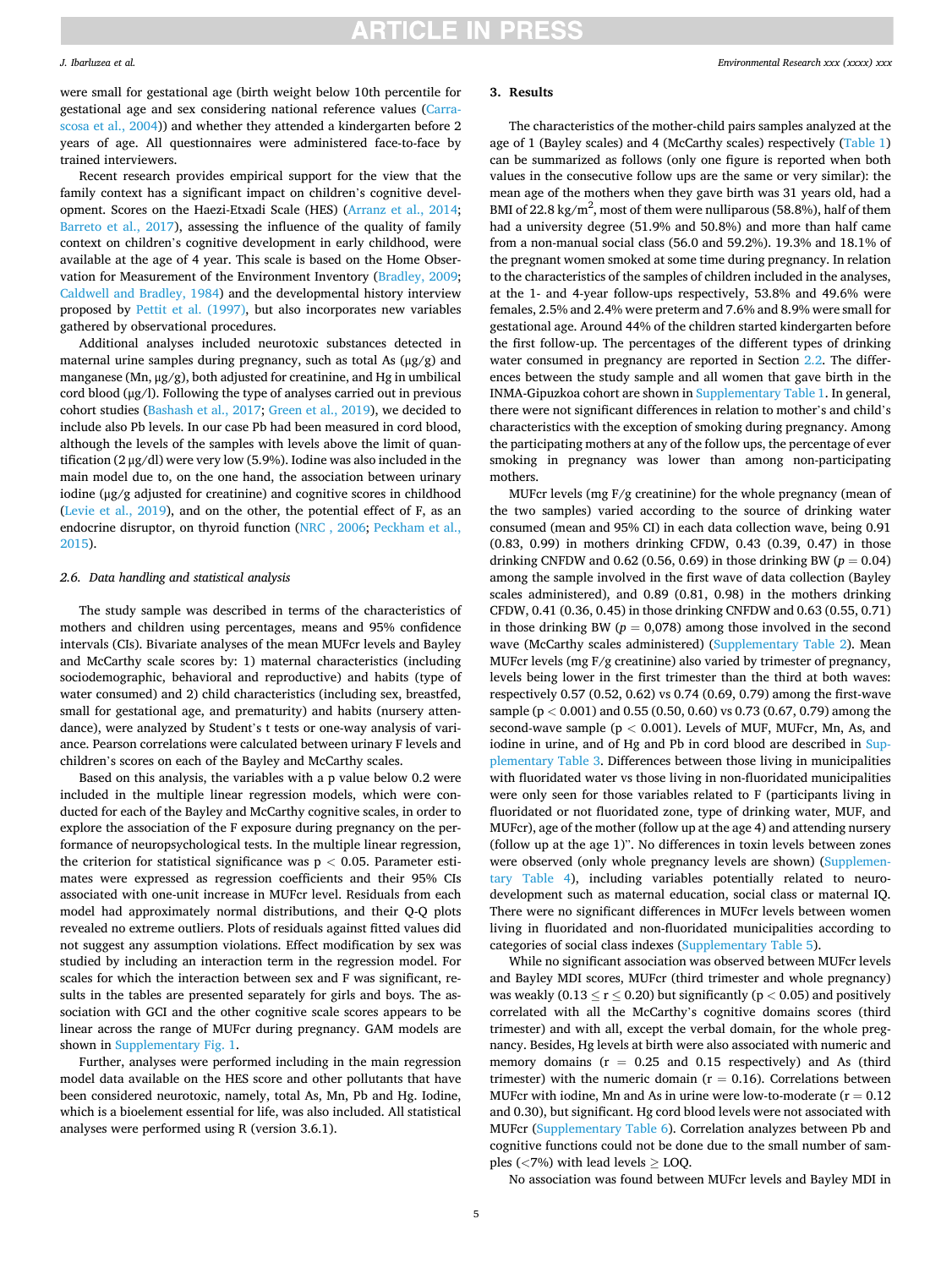multiple regression models. In the same way, no association was found between MUFcr levels at first trimester and cognitive functions at the age of 4. Nevertheless, per unit (mg/g) of MUFcr in the third trimester, significantly greater verbal (β [CI 95%]: 12.01 [(4.82, 19.19]), memory (9.20 ([2.67, 15.73]) and GCI (11.48 ([4.88, 18.08]) scores were observed in boys, while non-significant effects were seen in girls (p for interaction *<*0.05). When referring to the MUFcr levels across the whole pregnancy, per unit (mg/g) of MUFcr, significant associations were observed with all the cognitive domains: performance (β [CI 95%]: 5.86 [0.32, 11.39]), numeric (6.22 ([0.65, 11.79]), verbal (13.86 ([3.91, 23.82]), memory (11.63 ([2.62, 20.63]) and GCI (15.40 ([6.32, 24.48]), being the latter three, again only significant for boys (*p* for interaction *<*0.05) (Table 2; Supplementary Fig. 2). In stratified analysis, the effects were significant only for boys and for all the cognitive domains at the age of 4 (Supplementary Table 7).

Additional analyses including other variables like other neurotoxicants (As, Mn, Pb, Hg and As x Pb), iodine, quality child's family context (HES) and deprivation index instead of maternal social class, were carried out. All of them, except Hg, showed results that did not substantially change the overall picture of associations (Supplementary Tables 8–14). However, adjusting for Hg lowered the β values of cognitive functions for the third trimester and whole pregnancy. Nevertheless, at the third trimester of pregnancy significant associations, only in boys, were observed for verbal and GCI (9.74 ([1.75, 17.74]) and  $(8.15 (0.69, 15.61' +)$  respectively)), and across whole pregnancy for GCI (10.54 ([0.19, 20.80]) ([Table 3\)](#page-6-0). Verbal, numeric and performance domains were no longer significant at whole pregnancy, but showed positive and moderate β values. When all neurotoxic pollutants together were included in the analysis, the beta values remained positives and significant for boys for GCI and numeric domain in whole pregnancy and verbal function in the third trimester of pregnancy (Supplementary Table 15).

The traditional approach used in the cross-sectional studies, comparing the scores of the different functions in those living and nonliving in fluoridated areas, regardless MUF levels, was also carried out, but not significant differences were observed, unless for the numeric domain; favoring those children living in the fluoridated area (Supplementary Table 16). Sensitivity analyses including women with availability of only one sample of urine (first or third trimester), adjusting by zone (fluoridated vs non-fluoridated or excluding extreme low scores of cognitive functions (less than 2 SD) (Supplementary Tables 17–19) were carried out, but results were basically not modified from those observed in Table 2.

Finally, the association between MUFcr and cognitive functions was analyzed by zone (Supplementary Table 20). The results showed that positive associations were mainly observed in non-fluoridated zones. When stratification analyzes among boys were carried out, results

showed that: 1) the association was significant only in the nonfluoridated zones, although the beta values were also high, but nonsignificant, in the fluoridated zone (Supplementary Tables 21) and 2) more positive and significant associations were observed in children of mothers with a better social position (Supplementary Tables 22) and 3) the association between MUFcr and HES was only statistically significant in families with a lower quality of the family context, although again, the beta values were also high, but non-significant, in high quality context families (Supplementary Table 23).

### **4. Discussion**

**ARTICLE IN PRESS** 

In this study, we assessed the association between prenatal F exposure, measured as MUFcr, and neuropsychological development at 1 and 4 years old of the children. We consider that this kind of study is necessary to gather evidence which could be crucial for public health policy making. For instance, it might help to decide, based on scientific data, whether community fluoridation programs should continue. We observed no negative effects on children's cognition and even found positive associations for verbal, performance, numeric, memory scores and GCI, in boys at the age of 4 years, although when Hg levels were included in the model only verbal and GCI at week 32 and whole pregnancy remained significant or marginally significant. The positive associations between MUFcr and cognitive functions seemed to be more evident in children of mothers who lived their pregnancy in the nonfluoridated zones. The reduced sample size after stratification and the high beta values in both zones recommend to be prudent about this last association.

The associations have been seen with MUFcr of the third trimester and not with those of the first one. Higher levels of MUFcr have been reported in the third trimester of this study and other prospective studies ([Till et al., 2018;](#page-9-0) Valdez-Jiménez et al., 2017). As there is not information of MUFcr of the second trimester of pregnancy, it is difficult to identify a window of exposure related to the effect, but the lack of associations in the first trimester indicate that the effects are associated with later periods in pregnancy.

The general conclusion drawn from the 27 cross-sectional (ecological) studies included in a meta-analysis ([Choi et al., 2012\)](#page-8-0) was that children at school age living in areas with high-F (from 1.0 to more than 11.0 mg/L F in water) and/or high dental fluorosis index had significantly lower IQ scores than those children in the reference group [\(Choi](#page-8-0)  [et al., 2012](#page-8-0); [Kumar et al., 2020; Li et al., 2010](#page-9-0); [Li et al., 2003](#page-9-0)). A recent review of these cross-sectional studies carried out by [Grandjean \(2019\)](#page-8-0)  including 14 new studies, all of them from endemic areas, provided further evidence of cognitive deficits in children with elevated F exposure. The major limitation of these cross-sectional studies is the small number of the covariates included in their design and the lack of

#### **Table 2**

Multiple lineal regression models for the association between MUFcr (mg/g) levels during pregnancy and cognitive domains scores (Bayley and McCarthy).

| Beta (IC95%)<br>Bayley $N = 316$ |                       | $McCarthy N = 248$     |                                                                       |                                     |                                    |                                                             |                                                             |
|----------------------------------|-----------------------|------------------------|-----------------------------------------------------------------------|-------------------------------------|------------------------------------|-------------------------------------------------------------|-------------------------------------------------------------|
|                                  |                       | Mental                 | Verbal                                                                | Performance                         | Numeric                            | Memory                                                      | General cognitive                                           |
| MUFcr $(mg/g)$ at<br>pregnancy   | All/<br>Boys          | $1.48(-4.2,$<br>7.16)  | $13.86(3.91, 23.82)$ <sup>†</sup><br>**                               | 5.86 (0.32,<br>$11.39$ <sup>*</sup> | 6.22(0.65,<br>$11.79$ <sup>*</sup> | 11.63 (2.62, 20.63)<br>ተ *                                  | 15.4 $(6.32, 24.48)$ <sup>†</sup><br>***                    |
| MUFcr $(mg/g)$ at week<br>12     | Girls<br>All          | $0.55(-4.64,$<br>5.74  | $-1.48$ ( $-9.29$ , 6.32)<br>$1.11(-4.86, 7.07)$                      | $4.63(-0.57, 9.82)$                 | $4.47(-0.79,$<br>9.73)             | $-1.77(-8.82, 5.29)$<br>$1.71(-3.66, 7.09)$                 | $-0.19(-7.31, 6.93)$<br>$3.37(-2.09, 8.83)$                 |
| MUFcr $(mg/g)$ at week<br>32     | All/<br>Boys<br>Girls | $1.52(-2.92,$<br>5.97) | $12.01(4.82, 19.19)$ <sup>†</sup><br>***<br>$-1.09$ ( $-7.01$ , 4.83) | $3.68(-0.49, 7.85)$                 | $4.13(-0.07,$<br>8.32)             | $9.2$ (2.67, 15.73) $\dagger$<br>**<br>$-1.87(-7.24, 3.51)$ | 11.48 (4.88, 18.08) $\dagger$<br>***<br>$-0.54(-5.97, 4.9)$ |

Adjusted by age of the child at the time of the test (only for McCarthy), order of the child (between siblings), nursery at 14 months, breastfeeding, maternal social class, IQ and smoking.

Bayley ( $n = 316$ ): 170 girls and 146 boys; McCarthy ( $n = 248$ ): 123 girls and 125 boys.

Ϯ 004DUFcr and sex interaction statistically significant at the *p <* 0.05 level. When this interaction is significant, first coefficient indicates the effect found in boys and the second in girls. When there is no interaction, the first and only coefficient is indicative of the effect detected for the whole sample (All).  $* = p < 0.05$ ,  $* = p < 0.01$ and \*\*\*  $= p < 0.001$  in beta coefficients.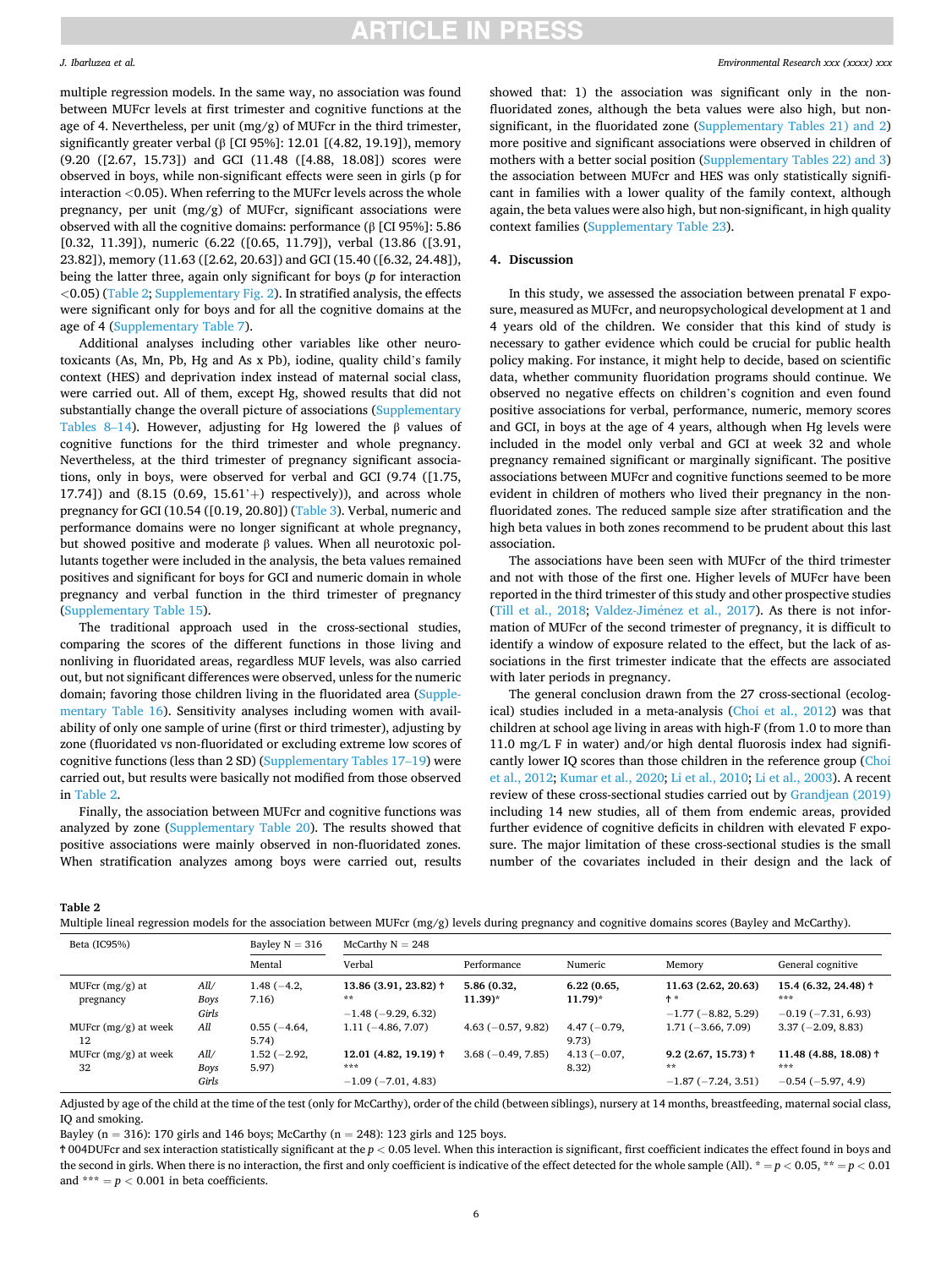### <span id="page-6-0"></span>*J. Ibarluzea et al.*

#### **Table 3**

Multiple lineal regression models for the association between MUFcr (mg/g) levels during pregnancy and cognitive domains scores (Bayley and McCarthy) adjusted by cord blood Hg levels.

| Beta (IC95%)                   |                       | Bayley $N = 316$       | McCarthy $N = 248$                            |                         |                        |                        |                                                   |
|--------------------------------|-----------------------|------------------------|-----------------------------------------------|-------------------------|------------------------|------------------------|---------------------------------------------------|
|                                |                       | Mental                 | Verbal                                        | Performance             | Numeric                | Memory                 | General cognitive                                 |
| MUFcr $(mg/g)$ at<br>pregnancy | All/<br>Boys<br>Girls | $2.67(-3.46,$<br>8.81) | $9.4$ (-1.78, 20.57) t<br>$-2.07$ (-10, 5.87) | $4.41(-1.59,$<br>10.41) | $5.28(-0.54,$<br>11.1) | $0.8(-5.3, 6.9)$       | 10.54 (0.19, 20.89)<br>ተ*<br>$-0.83(-8.18, 6.52)$ |
| MUFcr $(mg/g)$ at week 12      | All                   | $0.89(-4.55,$<br>6.32) | $-1.5$ ( $-7.53$ , 4.54)                      | $3.85(-1.62, 9.33)$     | $3.38(-1.96,$<br>8.71) | $-0.52(-6.06,$<br>5.02 | $1(-4.61, 6.61)$                                  |
| MUFcr $(mg/g)$ at week 32      | All/<br>Boys          | $2.65(-2.14,$<br>7.45) | 9.74 (1.75, 17.74)<br>ተ*                      | $2.33(-2.15, 6.82)$     | $3.47(-0.88,$<br>7.82) | $1.15(-3.4, 5.69)$     | $8.15(0.69, 15.61)$ +*                            |
|                                | Girls                 |                        | $-0.74$ ( $-6.72$ , 5.25)                     |                         |                        |                        | $-0.46$ ( $-6.04$ , 5.12)                         |

Adjusted by age of the child at the time of the test (only for McCarthy), order of the child (between siblings), nursery at 14 months, breastfeeding, maternal social class, IQ and smoking.

Bayley ( $n = 316$ ): 170 girls and 146 boys; McCarthy ( $n = 248$ ): 123 girls and 125 boys.

ɫ MUFcr and sex interaction statistically significant at the p *<* 0.05 level.

Ϯ MUFcr and sex interaction statistically significant at the *p <* 0.10 level. When this interaction is significant, first coefficient indicates the effect found in boys and the second in girls. When there is no interaction, the first and only coefficient is indicative of the effect detected for the whole sample (All).

\* =  $p$  < 0.05, \*\* =  $p$  < 0.01 and \*\*\* =  $p$  < 0.001 in beta coefficients.

measures of prenatal F exposure. Our results are opposite to those of the ecological studies mentioned above.

In general, our results are inconsistent with those of the prospective studies with information of prenatal exposure. [Valdez-Jim](#page-9-0)énez et al. [\(2017\)](#page-9-0) studied Mexican children and including a sample of similar age to our first assessment, exposure to F during pregnancy, and neurodevelopmental tests. The Bayley Scales were used in a sample of 65 mother-infant pairs when offspring were aged 3–15 months. The mean F levels in CDW ranged from 2.6 to 3.7 mg/L, being 3–4 times higher than F levels in the CFDW area of this study. MUFcr levels were also higher (4 times) for Mexican women. Another relevant difference with our study is the high proportion of children below the cutoff for normal mental development. These results are quite different to ours: while the MDI showed a strong inverse association with MUF in the Mexican study, our results did not show any significant association. The second prospective study, also from Mexico, reported data on the McCarthy's GCI and the full-scale IQ from the Wechsler Abbreviated Scale of Intelligence, administered at the ages of 4 and 6–12 years respectively [\(Bashash et al.,](#page-8-0)  [2017\)](#page-8-0). The mean F level in CDW in Mexico City, where the children lived (ranged from 0.15 to 1.3 mg/L), this is, with an upper range above levels in our study. As the authors indicated there was another relevant source of F for the children in Mexico and this was the consumption of fluoridated salt. The mean levels of MUF in Mexican women were similar to the levels found in our group of women consuming CFDW and higher than those consuming CNFDW: 0.82–0.90 vs 0.89–0.91 and 0.41–0.43 mg/g respectively (the ranges of mean values are due to different woman-child pairs being included at different follow-up assessments). The results again differ between the two studies; specifically, while the GCI at the age of 4 and at 6–12 years was inversely and significantly associated with higher levels of MUFcr in pregnancy [\(Bashash et al.,](#page-8-0)  [2017\)](#page-8-0), our results indicated positive associations and a direct and significant association with GCI and the verbal domain, although only for boys. We did not observe any significant association in girls.

The third prospective study analyzed the effect of F in women living in cities in Canada who were supplied with CFDW or CNFDW. The mean levels of F in CDW ranged from 0.13 to 0.59 mg/L, the upper limit of this range being below the levels in CFDW in our study, and the mean MUF (adjusted for specific gravity) was 0.51 mg/L, similar to our mean value (values adjusted for creatinine and gravity usually being similar). Also in this case, a significant and inverse association was observed, although only in boys [\(Green et al., 2019\)](#page-8-0). Besides the latter three prospective studies with prenatal exposure data, there are two other cohort studies that do not confirm the former negative association. A New Zealander birth cohort followed up 3-year-old children, until they became adults (38 years old) administering IQ tests repeatedly, and did not find any

significant difference in IQ by water fluoridation levels ([Broadbent et al.,](#page-8-0)  [2015\)](#page-8-0). This study was considered the first comprehensive study evidencing the lack of negative effect on IQ ([Grandjean, 2019](#page-8-0)). Besides, a recent Swedish retrospective men cohort study using registry data of F levels and cognitive ability measured at 18–20 years old, did not show either a negative association between both variables ([Aggeborn and](#page-8-0)  [Oehman, 2021\)](#page-8-0).

Neurotoxicity appeared to be dose-dependent and data from the prospective studies suggest that safe exposure could be below currently recommended F concentrations in drinking water [\(Grandjean, 2019](#page-8-0)). Nevertheless, there is no general consensus on this, as while [Bashash](#page-8-0)  [et al. \(2017\)](#page-8-0) consider that the effects in Mexican children could be limited to exposure above 0.8 mg/L of F in drinking water, [Green et al.](#page-8-0)  [\(2019\),](#page-8-0) based on their findings in Canadian children, propose the reduction of maternal intake with respect to the optimal F level of 0.7 mg/L currently recommended for drinking water in US and Canada. A recent cross-sectional study [\(Xu et al., 2020\)](#page-9-0), presented results that indicated a nonlinear relationship with MUF, with a positive association between MUF levels and IQ, below 1.7 mg/L of F, and a negative association for F levels above that threshold. Our sample's prenatal MUF concentrations were well below 1.7 mg/L (mean and 95% CI of MUF of mothers involved in the second wave (McCarthy scales), were (0.48; 0.17, 0.98 in mg/L); this is, in the positive association side of the curve.

As in most of the literature on this subject, measurements in urine are adjusted by creatinine or gravity to correct for variations in urine dilution ([Bashash et al., 2017](#page-8-0); [Green et al., 2019](#page-8-0); [Thomas et al., 2016](#page-9-0)). Given that kidney function has been associated with lower IQ [\(Elias](#page-8-0)  [et al., 2009\)](#page-8-0), this potential source of bias should be considered. Nevertheless, the mean age of mothers at delivery was 31 years old. Mother/child pairs belong to the general population and the expected number of cases with kidney function problems was probably very low; according to the prevalence of moderate chronic kidney disease (0.8%) observed by [Hailpern et al. \(2007\)](#page-8-0) in a random general population sample, aged 20–59 years old. Accordingly, and added to the fact that the outcomes are assessed in childhood, the potential bias derived from the association between kidney function with IQ ([Elias et al., 2009\)](#page-8-0) should be low in this study.

There is not much evidence of the differential effect of F by sex in either toxicological or epidemiological studies, the potential differential effect not having been studied because most experiments have been carried out in male rats. Nevertheless, differential adverse effects of early environmental exposure have been reported in epidemiological studies in boys and girls for F ([Green et al., 2019\)](#page-8-0) and other environmental neurotoxins [\(Gochfeld, 2017; Evans et al., 2014](#page-8-0): [Lertxundi et al.,](#page-9-0)  [2019\)](#page-9-0).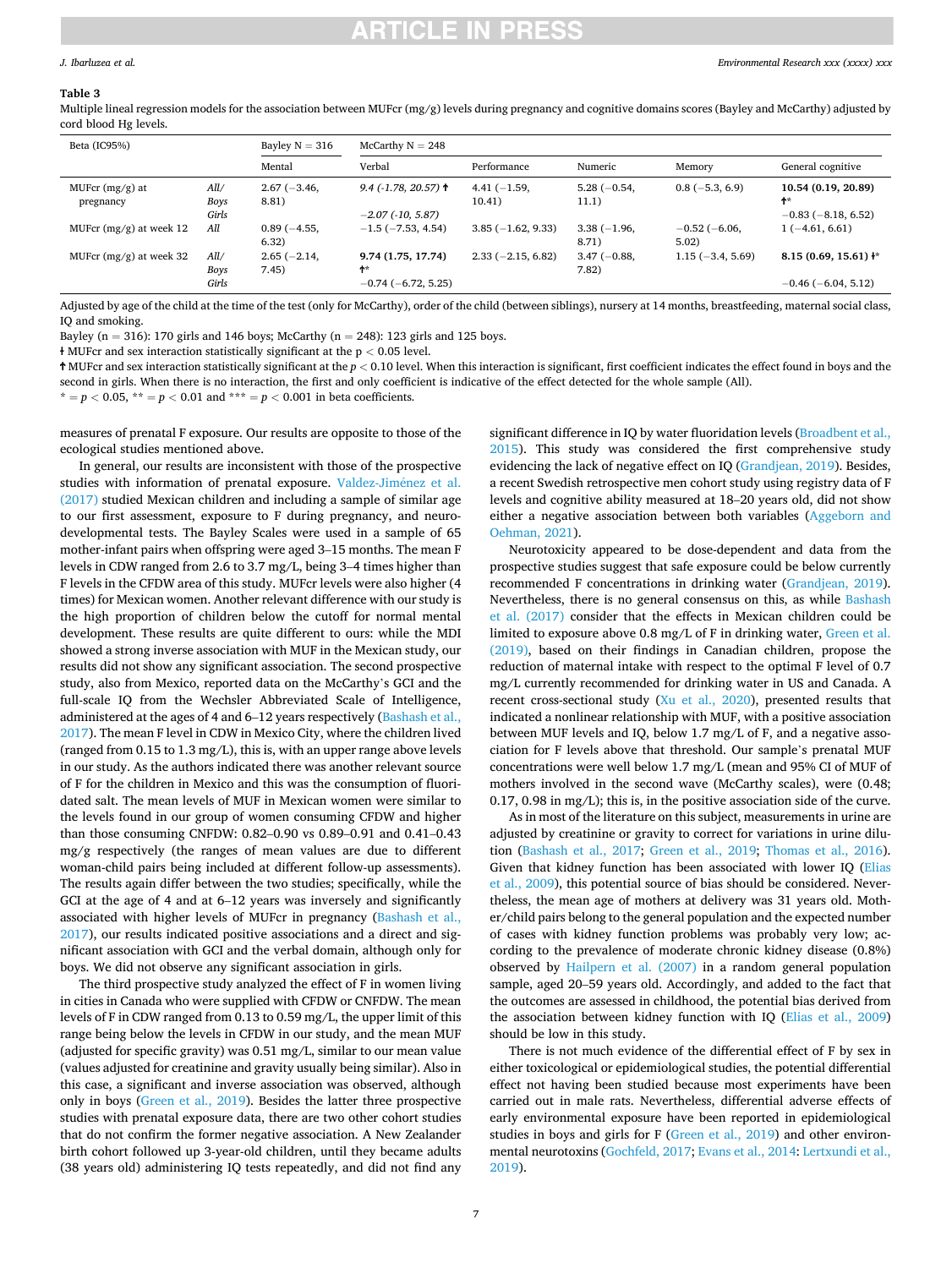### *J. Ibarluzea et al.*

Experimental studies, most of them using high F concentrations, show that F can cross both the placental barrier and the blood-brain barrier, and accumulate in the brain, specifically in the hippocampus, ([ASTDR \(Agency for Toxic Substances and Disease Registry\), 2003\)](#page-8-0), an area associated with effects on memory, attention and learning [\(Mul](#page-9-0)[lenix et al., 1995](#page-9-0); [Bera et al., 2007\)](#page-8-0). Nevertheless, there is still debate about the toxicity of F in experimental studies, the National Toxicology Program (NPT) concluding that evidence was low in animals exposed during development [\(NTP , 2016](#page-9-0)). Some authors have suggested that F exposure in utero may impair attention, memory and visuospatial or-ganization ([Basha et al., 2011](#page-8-0); Calderón [et al., 2003](#page-8-0); [Jiang et al., 2014\)](#page-9-0) and might explain cognitive deficits observed in preschool and school age children ([Rocha-Amador et al., 2007;](#page-9-0) [Poureslami et al., 2011](#page-9-0)), as well as attention problems and hyperactivity in adolescents ([Malin and](#page-9-0)  [Till, 2015](#page-9-0)). Another mechanism of action proposed for F is changes in the levels of neurotransmitter, as have been observed in experimental studies [\(Faraone et al., 2015\)](#page-8-0) and a study of aborted fetuses of mothers living in endemic vs non endemic hydrofluorosis areas ([Yu et al., 2008](#page-9-0)).

One of the main limitations of the epidemiological cross-sectional studies on the effects of F is that the presence of other pollutants that may be present in water supplies has rarely been considered ([Rocha-Amador et al., 2007](#page-9-0); [Wang et al., 2007](#page-9-0)). It is well known that F and As are common co-contaminants in ground water in arid and semi-arid regions of the world, and that more than 300 million people worldwide use groundwater contaminated by one or both of them (Limón-Pacheco et al., 2018). When As, Mn, Pb or iodine levels were included in the model of the association between MUF and cognitive domains, the associations were not substantially modified. The reason to include iodine was that its deficiency has been identified as a cause of hypothyroidism ([Levie et al., 2019](#page-9-0)) and also has been suggested that F exposure from CDW may also contribute to the development of hypothyroidism ([Peckham et al., 2015](#page-9-0)). The inclusion of cord blood Hg, however, changed the number of significant associations found with cognitive functions reducing these to the verbal and GCI, and leaving the rest of the cognitive domain positive but not significant. Contrary to the change in the association shown in our study, the associations observed in the cohort studies of Mexico [\(Bashash et al., 2017](#page-8-0)) and Canada ([Green](#page-8-0)  [et al., 2019\)](#page-8-0) remained, in general, unchanged after being adjusted by Hg or other neurotoxins as As, Pb, and Mn. Our results do not show any interaction between MUF and Hg (cord blood) with cognitive functions. It could be considered that the change in the observed effect could be attributed to: 1) the fact that the toxic effect of Hg is produced at concentrations, a couple of orders of magnitude lower than the toxic effect of F ([Mahaffey et al., 2009\)](#page-9-0), and 2) the high levels of Hg in our children, 65% had levels above the United States Environmental Protection Agency (US EPA) reference dose at birth [\(Llop et al., 2012](#page-9-0)).

### *4.1. Study strengths and limitations*

Among the strengths of this study are that the F was measured in urine during pregnancy, in two different trimesters, and hence, the exposure relates to early phases of brain development. We measured levels in only two spot samples from the first and third trimester, but morning spot sample F levels have shown a good correlation with 24-h F concentration and intake [\(Zohouri et al., 2006](#page-9-0)). Nevertheless, it remains unknown whether such a small number of samples represents real fetal exposure throughout pregnancy for this and other pollutants. A relevant strength relates to the data gathered in the study on wide range of covariates related to the child and maternal characteristics described in the method section. However, we are not able to exclude the possibility of unmeasured residual confounding. The stressors with the greatest impact on cognition during the prenatal and early childhood period have been related to the health of the mother, her diet and lifestyle, the quality of family and social interaction, and exposure to toxic substances ([Nilsen et al., 2020\)](#page-9-0). In conducting these analyses, we attempted to consider combined exposure to both chemical and non-chemical

stressors at early developmental life stages. In this sense, all the analyses were controlled for a comprehensive group of the aforementioned covariates. Additional sensibility analyses included the quality of the family context, deprivation index instead of maternal social class, and the co-exposure to all the toxic chemicals together. In general, although a smoothness in the association was found, there were not relevant changes in the direction of the associations previously observed. Further stratification analyzes among boys were carried out, by type of zone (fluoridated vs non-fluoridated), maternal social class and quality of family context.

Among the limitations, we should mention that, unlike other prospective studies ([Bashash et al., 2017](#page-8-0); [Green et al., 2019\)](#page-8-0), we did not use F intake from CDW as a proxy for internal exposure and as the independent variable to assess the potential effect in neurocognitive development. Water intake was not included in the analyses due to the lack of information on the amount of each brand of bottled water consumed in the food and drink questionnaire. Nonetheless, BW is a relevant source of DW: around 24% of our pregnant women consumed this type of water, and what is more, BW may be a considerable source of F and the results of MUF clearly showed that women drinking BW had intermediate levels between those found in women consuming CFDW and those consuming CNFDW. Hence, the inclusion of the consumption of BW can also be considered a strength of this study. As far as we know, no other studies include this source of F or type of DW in their epidemiological analysis, at least not in an explicit way.

In summary, our study shows a direct positive effect for boys and no significant effect for girls. The results of our study could support the view that F has a detrimental effect with exposure through CDW at levels above 0.8 mg/l as previously suggested [\(Bashash et al., 2017\)](#page-8-0) and may even have a positive effect at lower levels. The highest levels of F in CDW to which pregnant mothers were exposed in our study were slightly above 0.8 mg/L and the lowest levels were below 0.10 mg/l. A question that emerges from these results is if F could have a dose-response effect like those of other chemical elements essential for life, showing a different behavior at levels in the range of or lower than those recommended by agencies such as the World Health Organization ([Marthaler,](#page-9-0)  [1999\)](#page-9-0) and the [U.S. Department of Health and Human Services Federal](#page-9-0)  [Panel on Community Water Fluoridation \(2015\).](#page-9-0) In this line, a recent cross-sectional publication suggests a positive relationship between MUF and the score of cognitive functions under a specific level of MUF, clearly lower than those found in our women ( $Xu$  et al., 2020). Further, studies should be carried out before ruling out a potential beneficial effect of F at low levels in natural or FCDW.

### **5. Conclusion**

A positive association between MUF and GCI scores and other measures of cognitive functions at 4 years of age is observed among boys in a prospective birth cohort in Spain. The current findings contradict, with a few exceptions, results obtained previously in cross-sectional and prospective studies. Despite difficulties in interpreting and identifying other studies and biological mechanisms that support these results, other population-based studies are warranted to confirm or overturn these results at low levels of F in drinking water.

### **Credit author statement**

Jesús Ibarluzea: Conceptualization, Funding acquisition; Investigation, Methodology, Writing – review & editing, Supervision. Mara Gallastegi: Software; Validation, Visualization, Writing – original draft. Loreto Santa Marina: Funding acquisition, Project administration, Software, Writing - original draft. Ana Jiménez Zabala: Investigation, Methodology, Writing – review & editing. Enrique Arranz: Methodology, Writing – original draft. Amaia Molinuevo: Data curation; Formal analysis. Maria Jose Lopez Espinosa: Funding acquisition, Methodology. Ferran Ballester: Investigation, Methodology. Cristina M Villanueva: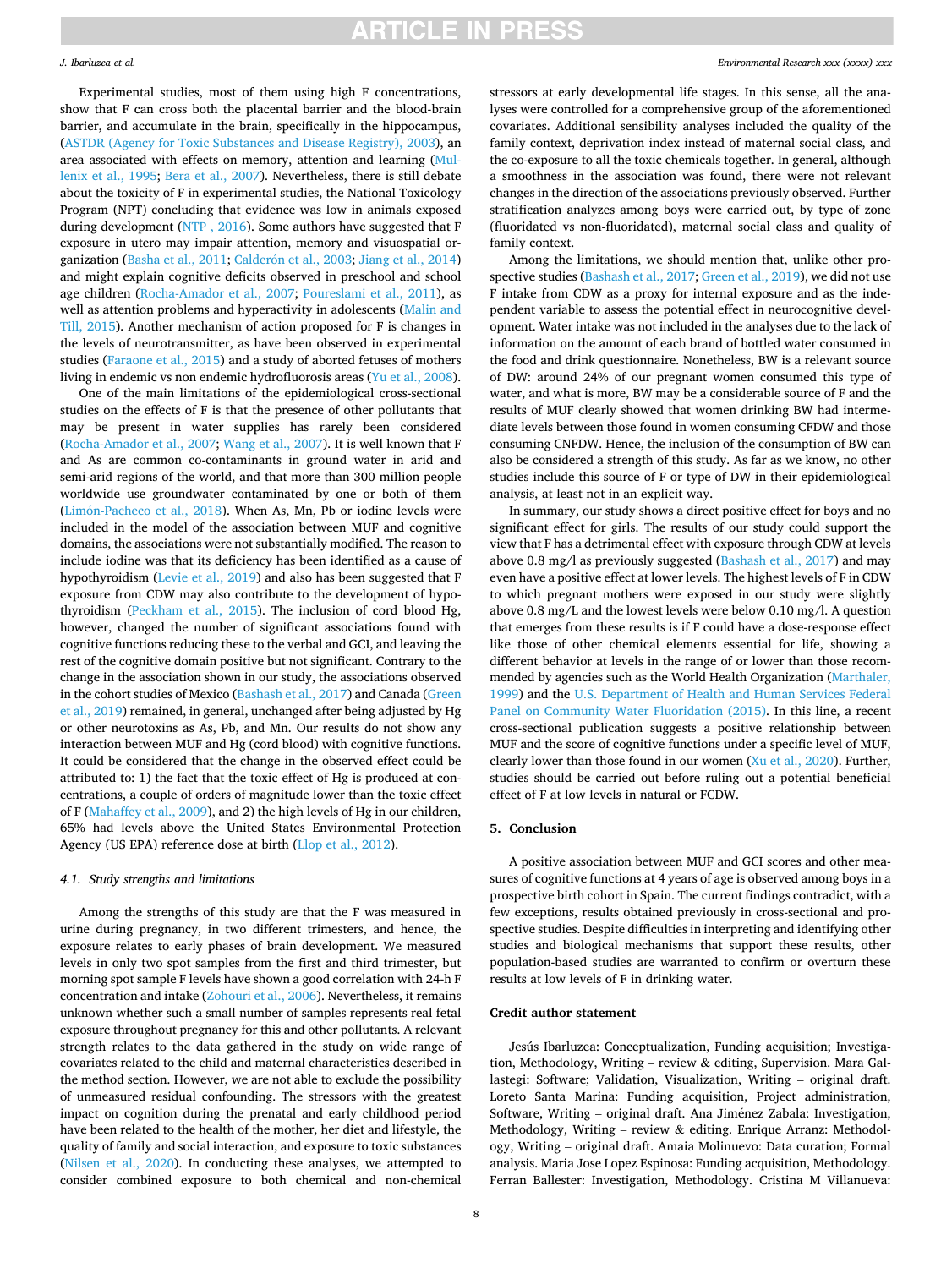### <span id="page-8-0"></span>*J. Ibarluzea et al.*

Methodology; Writing – review  $\&$  editing. Isolina Riano: Investigation, Writing – original draft. Jordi Sunyer: Visualization, Writing – review & editing. Adonina Tardon: Funding acquisition, Methodology. Aitana Lertxundi: Formal analysis, Funding acquisition, Investigation, Methodology, Supervision, Visualization, Writing – review & editing.

### **Funding**

This study was funded by grants from Spanish Institute of Health Carlos III-Ministry of Economy and Competitiveness (INMA Network G03/176, CB06/02/0041, and FIS-European Regional Development Fund (ERDF): PI03/1615, PI04/1436, PI08/1151, PI04/2018, PI04/ 1509, PI04/1112, PI04/1931, PI05/1079, PI05/1052, PI06/1213, PI06/0867, PI07/0314, PI09/02647, PS09/00090, PI09/02311, and MS11/0178); Miguel Servet-ERDF (MSII16/00051, CP14/00108 & PI16/00261 [Co-funded by the ERDF "A way to make Europe"], and MS13/00054); Generalitat de Catalunya- Interministerial Council for Research and Technological Innovation (CIRIT) 1999SGR 00241; Ministry of Science and Innovation (MICINN) (JCI- 2011–09771); Generalitat Valenciana (Department of Health [Conselleria de Sanitat]-048/ 2010 and 060/2010 and FISABIO-UGP 15–230, 15–244, and 15–249); Fundació La Marató de TV3 (090430); Alicia Koplowitz Foundation (2017); University of Oviedo (Uniovi); Fundación Cajastur-Liberbank; Department of Health of the Basque Government (2005111093, 2009111069 and 2015111065); the Provincial Government of Gipuzkoa  $(DFG06/004)$  DF $G08/001$  and DF $2015/221$ ); and the Fundación Roger Torné. ISGlobal is a member of the CERCA Programme, Generalitat de Catalunya. Funding sources played no role in the design or execution of the study, including collection, management, analysis and interpretation of the data; or the preparation, review, and approval of the manuscript. All authors contributed to the design of the study, securing funding, and execution of the study, interpretation of the data and preparation of the final manuscript.

### **Declaration of competing interest**

The authors declare that they have no known competing financial interests or personal relationships that could have appeared to influence the work reported in this paper.

### **Acknowledgements**

The authors would like to acknowledge all the INMA study participants for their generous collaboration, and the interviewers for their assistance in contacting the families and administering the questionnaires.

### **Appendix A. Supplementary data**

Supplementary data to this article can be found online at [https://doi.](https://doi.org/10.1016/j.envres.2021.112181)  [org/10.1016/j.envres.2021.112181.](https://doi.org/10.1016/j.envres.2021.112181)

### **References**

- Aggeborn, L., Oehman, M., 2021. The effects of fluoride in drinking water. J. Polit. Econ. 129, 465–491. <https://doi.org/10.1086/711915>.
- Aravind, A., Dhanya, R., Narayan, A., Sam, G., Adarsh, V., Kiran, M., 2016. Effect of fluoridated water on intelligence in 10-12-year-old school children. J. Int. Soc. Prev. Community Dent. 6, S237–S242. [https://doi.org/10.4103/2231-0762.197204.](https://doi.org/10.4103/2231-0762.197204)
- Arranz, E.B., Olabarrieta, F., Manzano, A., Martín Ayala, J.L., Galende, N., 2014. Etxadi-Gangoiti scale: a proposal to evaluate the family contexts of two-year-oldchildren. Early Child. Dev. Care 184, 933–948. [https://doi.org/10.1080/](https://doi.org/10.1080/03004430.2013.829823) [03004430.2013.829823.](https://doi.org/10.1080/03004430.2013.829823)
- [ASTDR \(Agency for Toxic Substances and Disease Registry\), 2003. Toxicological Profile](http://refhub.elsevier.com/S0013-9351(21)01482-1/sref4)  [for Fluorides, Hydrogen Fluoride, and Fluorine \(Atlanta, Georgia\).](http://refhub.elsevier.com/S0013-9351(21)01482-1/sref4)
- Aylward, L.L., Hays, S.M., Vezina, A., Deveau, M., St-Amand, A., Nong, A., 2015. Biomonitoring Equivalents for interpretation of urinary fluoride. Regul. Toxicol. Pharmacol. 2, 158–167. <https://doi.org/10.1016/j.yrtph.2015.04.005>.
- Barreto, F.B., Sánchez de Miguel, M.l., Ibarluzea, J., Andiarena, A., Arranz, E., 2017. Family context and cognitive development in early childhood: a longitudinal study. Intelligence 65, 11–22. [https://doi.org/10.1016/j.intell.2017.09.006.](https://doi.org/10.1016/j.intell.2017.09.006)
- Basha, P.M., Rai, P., Begum, S., 2011. Fluoride toxicity and status of serum thyroid hormones, brain histopathology, and learning memory in rats: a multigenerational assessment. Biol. Trace Elem. Res. 144, 1083–1094. [https://doi.org/10.1007/](https://doi.org/10.1007/s12011-011-9137-3) s12011-011-9137-
- Bashash, M., Thomas, D., Hu, H., Martinez-Mier, E.A., Sanchez, B.N., Basu, N., et al., 2017. Prenatal fluoride exposure and cognitive outcomes in children at 4 and 6 – 12 Years of age in Mexico. Enviromental Heal Perspect 1, 1–12. [https://doi.org/](https://doi.org/10.1289/EHP655) [10.1289/EHP655.](https://doi.org/10.1289/EHP655)
- [Bayley, N., 1977. Manual for the Bayley Scales of Infant Development. Escalas Bayley de](http://refhub.elsevier.com/S0013-9351(21)01482-1/sref9)  [Desarrollo Infantil, TEA Ediciones, Madrid](http://refhub.elsevier.com/S0013-9351(21)01482-1/sref9).
- [Bera, I., Sabatini, R., Auteri, P., Flace, P., Sisto, G., Montagnani, M., et al., 2007.](http://refhub.elsevier.com/S0013-9351(21)01482-1/sref10)  [Neurofunctional effects of developmental sodium fluoride exposure in rats. Eur. Rev.](http://refhub.elsevier.com/S0013-9351(21)01482-1/sref10)  [Med. Pharmacol. Sci. 11, 211](http://refhub.elsevier.com/S0013-9351(21)01482-1/sref10)–224.
- [Bradley, R.H., 2009. The HOME environment. The handbook of cultural developmental](http://refhub.elsevier.com/S0013-9351(21)01482-1/sref11)  [science. In: Bornstein, M.H. \(Ed.\), Part 2. Development in Different Places on Earth.](http://refhub.elsevier.com/S0013-9351(21)01482-1/sref11)  Taylor & [Francis., New York, pp. 505](http://refhub.elsevier.com/S0013-9351(21)01482-1/sref11)–530.
- Broadbent, J.M., Thomson, W.M., Ramrakha, S., Moffitt, T.E., Zeng, J., Foster Page, L.A., et al., 2015. Community water fluoridation and intelligence: prospective study in New Zealand. Am. J. Publ. Health 105, 72–76. [https://doi.org/10.2105/](https://doi.org/10.2105/AJPH.2013.301857)  [AJPH.2013.301857.](https://doi.org/10.2105/AJPH.2013.301857)
- Bronckers, A.L.J.J., Lyaruu, D.M., Denbesten, P.K., 2009. Critical review in oral biology and medicine: the impact of fluoride on ameloblasts and the mechanisms of enamel fluorosis. J. Dent. Res. 88, 877–893. <https://doi.org/10.1177/0022034509343280>.
- Calderón, J., Ortiz-Pérez, D., Yáñez, L., Dıaz-Barriga, F., 2003. Human exposure to metals. Pathways of exposure biomarkers of effect, and host factors. Ecotoxicol. Environ. Saf. 56, 93–103. [https://doi.org/10.1016/S0147-6513\(03\)00053-8.](https://doi.org/10.1016/S0147-6513(03)00053-8)
- [Caldwell, B.M., Bradley, R.H., 1984. HOME Observation for Measurement of the](http://refhub.elsevier.com/S0013-9351(21)01482-1/sref15) [Environment. University of Arkansas. Little Rock.](http://refhub.elsevier.com/S0013-9351(21)01482-1/sref15)
- Carrascosa, A., Yeste, D., Copil, A., Almar, A., Salcedo, S., Gussiny´e, M., 2004. [Anthropometric growth patterns of preterm and full-term newborns (24-42 weeks' gestational age) at the Hospital Materno-Infantil Vall d'Hebron (Barcelona)(1997- 2002)]. An. Pediatr. (Barc). 60, 406–416. [https://doi.org/10.1016/s1695-4033\(04\)](https://doi.org/10.1016/s1695-4033(04)78299-5)  [78299-5](https://doi.org/10.1016/s1695-4033(04)78299-5).
- Choi, A.L., Sun, G., Zhang, Y., Grandjean, P., 2012. Developmental fluoride neurotoxicity: a systematic review and meta-analysis. Enviromental Heal. Perspect. 120, 1362–1368. [https://doi.org/10.1016/j.placenta.2016.12.005.](https://doi.org/10.1016/j.placenta.2016.12.005)
- Choi, A.L., Zhang, Y., Sun, G., Bellinger, D.C., Wang, K., Yang, X.J., et al., 2015. Association of lifetime exposure to fluoride and cognitive functions in Chinese children: a pilot study. Neurotoxicol. Teratol. 47, 96–101. [https://doi.org/10.1016/](https://doi.org/10.1016/j.ntt.2014.11.001)  [j.ntt.2014.11.001.](https://doi.org/10.1016/j.ntt.2014.11.001)
- Domingo-Salvany, A., Bacigalupe, A., Carrasco, J.M., Espelt, A., Ferrando, J., Borrell, C., 2013. Proposals for social class classification based on the Spanish National Classification of Occupations using neo-Weberian and neo-Marxist approaches. Gac. Sanit. 27, 263–272. [https://doi.org/10.1016/j.gaceta.2012.12.009.](https://doi.org/10.1016/j.gaceta.2012.12.009)
- Dominguez-Berjon, M.F., Borrell, C., Cano-Serral, G., Esnaola, S., Nolasco, A., Pasarin, M. I., et al., 2008. Constructing a deprivation index based on census data in large Spanish cities(the MEDEA project). Gac. Sanit. 22, 179–187. [https://doi.org/](https://doi.org/10.1157/13123961) [10.1157/13123961.](https://doi.org/10.1157/13123961)
- Elias, M.F., Elias, P.K., Seliger, S.L., Narsipur, S.S., Dore, G.A., Robbins, M.A., 2009. Chronic kidney disease, creatinine and cognitive functioning. Nephrol. Dial. Transplant. 24, 2446–2452. [https://doi.org/10.1093/ndt/gfp107.](https://doi.org/10.1093/ndt/gfp107)
- Evans, S.F., Kobrosly, R.W., Barrett, E.S., Thurston, S.W., Calafat, A.M., Weiss, B., 2014. Prenatal bisphenol A exposure and maternally reported behavior in boys and girls. Neurotoxicology 91–99. <https://doi.org/10.1016/j.neuro.2014.10.003>, 2014.
- Faraone, S.V., Asherson, P., Banaschewski, T., Biederman, J., Buitelaar, J.K., Ramos-Quiroga, J.A., et al., 2015. Attention-deficit/hyperactivity disorder. Nat. Rev. Dis. Prim. 1, 15020. [https://doi.org/10.1038/nrdp.2015.20.](https://doi.org/10.1038/nrdp.2015.20)
- Goasdoué, K., Miller, S.M., Colditz, P.B., Björkman, S.T., 2017. Review: the blood-brain barrier; protecting the developing fetal brain. Placenta 54, 111–116. [https://doi.](https://doi.org/10.1016/j.placenta.2016.12.005) [org/10.1016/j.placenta.2016.12.005.](https://doi.org/10.1016/j.placenta.2016.12.005)
- Gobierno, E.K.U.I.S.. Vasco. Departamento de Salud. Sistema de Información de Aguas de Consumo de la CAPV. [http://www.osakidetza.euskadi.net/r85-cksalu10/es/j15aWa](http://www.osakidetza.euskadi.net/r85-cksalu10/es/j15aWar/j15aindex.jsp)  [r/j15aindex.jsp.](http://www.osakidetza.euskadi.net/r85-cksalu10/es/j15aWar/j15aindex.jsp) (Accessed 20 February 2021).
- Gochfeld, M., 2017. Sex differences in human and animal toxicology. Toxicol. Pathol. 45, 172–189. <https://doi.org/10.1177/0192623316677327>.
- Grandjean, P., 2019. Developmental fluoride neurotoxicity: an updated review. Environ. Health 18, 110.<https://doi.org/10.1186/s12940-019-0551-x>.
- Green, R., Lanphear, B., Hornung, R., Flora, D., Martinez-Mier, E.A., Neufeld, R., et al., 2019. Association between maternal fluoride exposure during pregnancy and IQ scores in offspring in Canada. JAMA Pediatr 173, 940–948. [https://doi.org/](https://doi.org/10.1001/jamapediatrics.2019.1729)  [10.1001/jamapediatrics.2019.1729.](https://doi.org/10.1001/jamapediatrics.2019.1729)
- Guxens, M., Ballester, F., Espada, M., Fernández, M.F., Grimalt, J.O., Ibarluzea, J., et al., 2012. Cohort profile: the INMA-INfancia y Medio Ambiente-(environment and childhood) project. Int. J. Epidemiol. 41, 930–940. [https://doi.org/10.1093/ije/](https://doi.org/10.1093/ije/dyr054)
- [dyr054.](https://doi.org/10.1093/ije/dyr054) Hailpern, S.M., Melamed, M.L., Cohen, H.W., Hostetter, T.H., 2007 Jul. Moderate chronic kidney disease and cognitive function in adults 20 to 59 years of age: third National Health and Nutrition Examination Survey (NHANES III). J. Am. Soc. Nephrol. 18 (7), 2205–2213. [https://doi: 10.1681/ASN.2006101165](https://doi:%2010.1681/ASN.2006101165).
- Indermitte, E., Saava, A., Karro, E., 2009. Exposure to high fluoride drinking water and risk of dental fluorosis in Estonia. Int. J. Environ. Res. Publ. Health 6, 710–721. <https://doi.org/10.3390/ijerph6020710>.

### *Environmental Research xxx (xxxx) xxx*